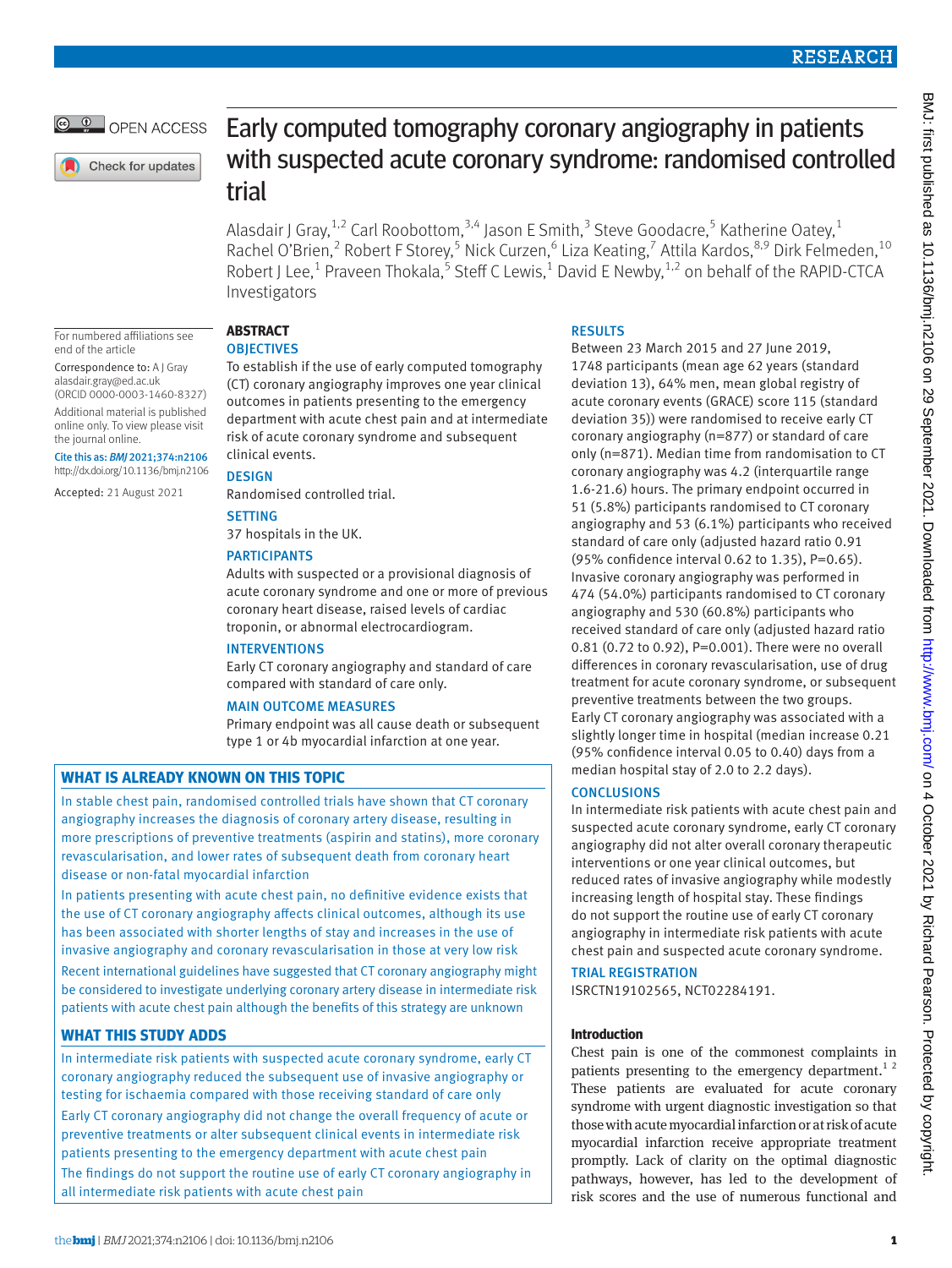anatomical testing options to investigate for underlying coronary artery disease. $3-7$  Recent guidelines have proposed that patients at low or intermediate risk of coronary artery disease should undergo observation and further testing if acute coronary syndrome is suspected.<sup>5-7</sup>

Several trials have explored the role of computed tomography (CT) coronary angiography in low risk patients presenting to the emergency department with chest pain. $8-11$  The trials showed that CT coronary angiography increased rates of discharge from hospital and shortened length of stay compared with usual care. These findings are likely to apply only where usual care for patients at low risk involves high rates of admission and investigation. Participants were at low risk of coronary heart disease (<10%) and consequently had low rates of cardiovascular events (0.1-0.8%), leading some to suggest that non-invasive testing was unnecessary and only clinical evaluation was required. $^{12}$   $^{13}$ 

Although recommended in guidelines<sup>5-7</sup> as a potential strategy for subsequent investigation, the use of early CT coronary angiography in patients presenting with acute chest pain, who are at intermediate risk of acute coronary syndrome and subsequent clinical events, has not been investigated or established. This strategy could identify patients who would benefit from more rapid and appropriate therapeutic interventions, thus improving clinical outcomes. $14$  15 In those patients without disease, CT coronary angiography might reduce the need for invasive coronary angiography, shorten hospital stay, and avoid repeated admissions to hospital. If CT coronary angiography does not influence investigations, treatments, and outcomes of patients, however, it might increase the cost and risk without any clinical benefit. Our trial aimed to investigate the effect of early CT coronary angiography on the management and outcome of patients with suspected or a provisional diagnosis of acute coronary syndrome, presenting to the emergency department.

#### **Methods**

#### Trial design

We performed a prospective, randomised, open, blinded endpoint, parallel group clinical effectiveness trial in 37 hospitals across the UK. The trial protocol has been reported previously.16

#### Participants and randomisation

From March 2015 to June 2019, adults with symptoms of suspected acute coronary syndrome or those with a provisional diagnosis of acute coronary syndrome and one or more of previous coronary heart disease, raised levels of cardiac troponin, or abnormal electrocardiogram (ECG), were recruited in the emergency department or hospital admission facilities. Table S1 lists the full eligibility criteria. Written informed consent was provided by all participants who were recruited early after admission to hospital and randomised 1:1, grouped by site, and with variable block sizes (4-8), to early CT coronary angiography with standard of care or standard of care only, with a web based randomisation service to ensure that allocation to the group was concealed.

#### Trial intervention

ECG gated calcium score and contrast enhanced CT coronary angiograms were conducted with ≥64 slice scanners. All centres were encouraged to use techniques to reduce radiation and heart rate, and to use sublingual glyceryl trinitrate. CT coronary angiograms were reported according to the Society of Cardiovascular CT guidelines<sup>17</sup> and the American Heart Association coronary artery segment model.<sup>18</sup> Severity of disease was categorised as no coronary artery disease (cross sectional stenosis <10%), mild non-obstructive disease (cross sectional stenosis 10-49%), moderate non-obstructive disease (cross sectional stenosis 50-70%), or obstructive coronary artery disease (cross sectional stenosis >70% or >50% in the left main stem). Standard of care was at the discretion of the attending clinician although guidance on treatment based on the CT coronary angiogram results was provided to all sites (table S2).

#### **Outcomes**

An independent clinical endpoint committee, blinded to the trial intervention, adjudicated the trial primary outcomes. The primary endpoint was time to the first event of all cause death or subsequent non-fatal type 1 (spontaneous) or type 4b (related to stent thrombosis) myocardial infarction at one year. Myocardial infarction was defined according to the 2012 universal definition of myocardial infarction.<sup>19</sup> Key secondary endpoints were cause of death (coronary heart disease or cardiovascular death) and subsequent myocardial infarction. Table S3 describes the trial endpoints. Several changes were made to the trial protocol, including refining the secondary endpoints during the trial (table S4). The final and most substantial changes were made to align the endpoints with the SCOT-HEART (Scottish Computed Tomography of the HEART) trial to allow direct comparisons (protocol version 7, 24 February 2020).<sup>14 15</sup>

#### Study power and sample size

The original sample size calculation was estimated from a one year death or subsequent myocardial infarction rate of about 20%.<sup>20</sup> At 90% power and a two sided P value of <0.05, 2424 evaluable patients were required to detect a reduction in death or subsequent myocardial infarction from 20% to 15% at one year. After review of the first 716 participants, the overall event rate was 6.8% (95% confidence interval 5.2% to 8.9%). Given this lower than anticipated 12 month event rate and the much slower rates of recruitment, we consulted with the trial funder and trial steering committee and recalculated the sample size, with blinded data, to 1735 participants to detect a 3.4% absolute risk reduction at a revised primary event rate of 6.8% with 80% power and a two sided P value <0.05. These reductions in relative effect size have been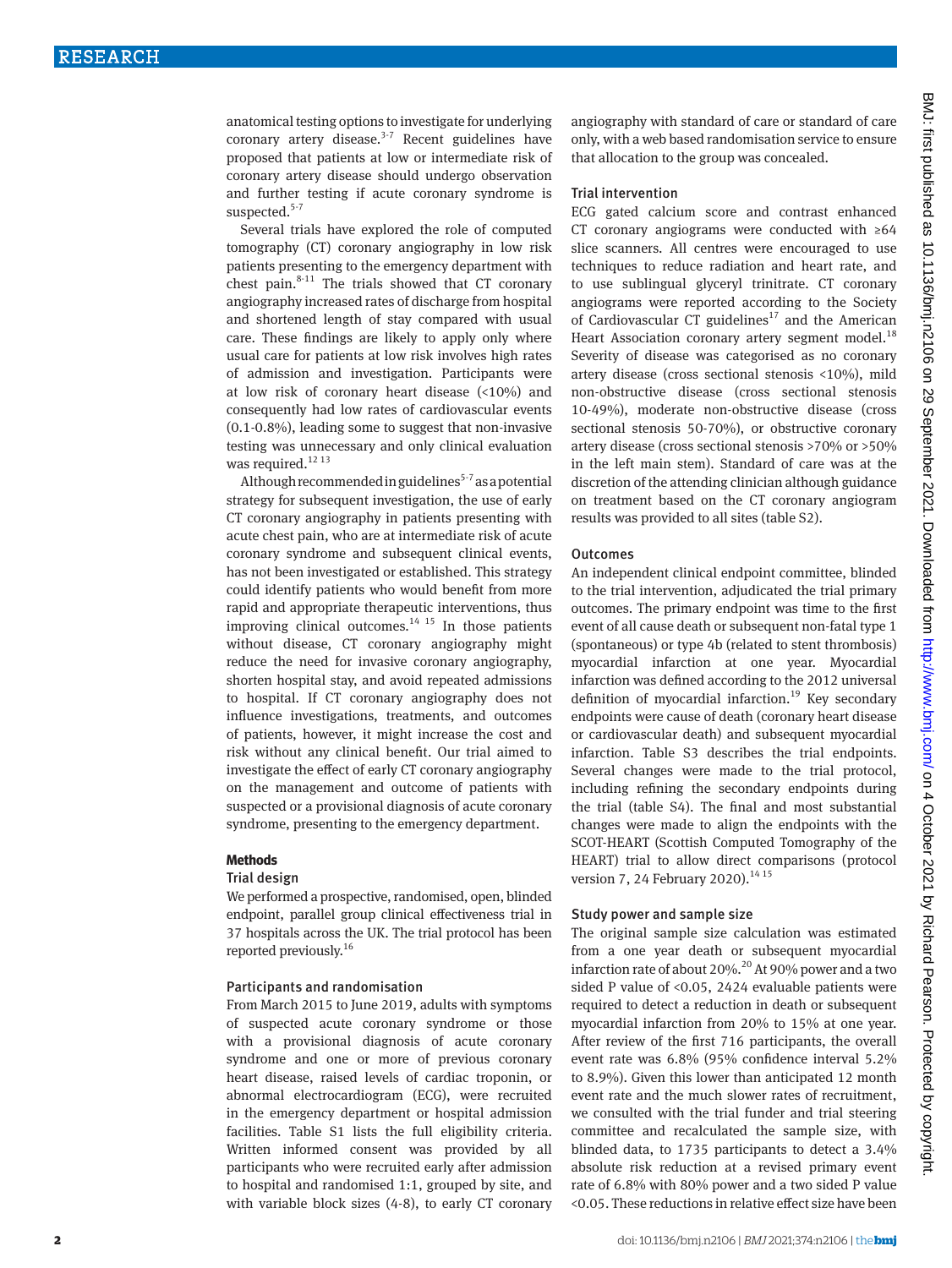reported in previous meta-analyses of randomised controlled trials of low risk patients presenting to the emergency department.<sup>11</sup>

#### Statistical analysis

The trial was reported on an intention to treat basis. Descriptive data are presented as number (percentage), mean (standard deviation), or median (interquartile range). The primary outcome was defined as time to the first event of all cause death or subsequent non-fatal myocardial infarction type 1 or 4b and was analysed with Cox proportional hazards regression adjusted for study site (used to stratify the randomisation), global registry of acute coronary events (GRACE) score,  $21$ and previous coronary heart disease. Study site was included as a random effect and GRACE score with a restricted cubic spline. For patients who left the trial before reaching the primary outcome, time was censored at the last contact date.

Secondary outcomes were analysed with Cox proportional hazards regression for time-to-event outcomes and logistic regression for binary outcomes, and proportional odds logistic regression for ordinal outcomes, adjusted in the same way as the primary outcome. For the primary outcome and key secondary outcomes, we used the fixed sequence method to test for significance; statistical significance was if the outcome, and all prior outcomes listed, had a two sided P value of  $\leq 0.05$ .<sup>22</sup> Subgroup analyses were performed on the primary outcome for age, sex, GRACE score, previous coronary heart disease, raised levels of cardiac troponin, abnormal ECG, and onsite invasive coronary angiography facilities, with treatment-subgroup interaction in the Cox model. The proportional hazards assumption was checked for the time-to-event outcomes, and we found evidence of non-proportional hazards only for the outcome of non-invasive coronary artery disease or myocardial ischaemia testing. The analysis was performed with SAS software (version 9.4, SAS System for Windows).

#### Patient and public involvement

The trial team liaised with members of the Sheffield Emergency Care Forum (a patient and public representative group that provides independent advice on emergency care related research) during the grant application where they reviewed the proposal and provided advice on study design, patient procedures, and ethical issues, which helped inform the final submission and subsequent study design. The forum was also consulted during the development of the trial information (patient information letters, consents, general practitioner letter), and the documents were amended to incorporate their feedback, which helped improve the usability of the documents. During trial delivery, patient representatives participated in the trial steering committee and were involved in the oversight of the trial throughout its duration. The forum provided valuable feedback about the patient perspective throughout the trial, which helped guide the decision making of the trial team. The Sheffield

Emergency Care Forum helped develop the plain English summary for the final funder report. Members of the forum will help develop material to allow us to disseminate the trial findings to the public.

#### **Results**

# Participants

Between 23 March 2015 and 27 June 2019, we recruited 1749 patients, with 1748 participants available for analysis (fig 1). Recruitment stopped when the revised recruitment target was reached in June 2019, and the trial ended when the planned follow-up was subsequently completed in July 2020. The mean age of participants was 61.6 (12.6) years, and 1114 (64%) were men. At recruitment, 601 (34%) participants had previous coronary heart disease, 1004 (57%) had raised levels of cardiac troponin, and 1064 (61%) had an abnormal ECG. Chest pain was the primary complaint in 1549 (89%) participants, with 857 (49%) diagnosed as having an acute coronary syndrome (myocardial infarction or unstable angina) at discharge from their index admission to hospital (table S5). The mean GRACE score was 115 (35) with 410 (23%) participants having a GRACE score >140. Baseline characteristics and follow-up were similar for the two groups (table 1 and fig 1).

#### Intervention

Of those patients randomised to CT coronary angiography, 767 (87.5%) underwent CT coronary angiography; table S6 provides the reasons for nonadherence. Median time from randomisation to CT coronary angiography was 4.2 (interquartile range 1.6-21.6) hours (fig S1). The CT coronary angiography scan was of diagnostic quality in 700 (91.3%) patients, with a median effective radiation dose of 5.8 (3.5-10.3) mSv (0.026 mSv/mGy cm conversion factor) and was associated with four related adverse events (one readmission with a possibly related noncardiac condition and three non-serious adverse events related to the intravenous cannula). In the standard of care arm, 48 (5.5%) participants had a CT coronary angiogram within 30 days of randomisation. CT coronary angiography identified normal coronary arteries in 178 (23%) patients, non-obstructive disease in 222 (29%), and obstructive disease in 359 (47%) (table 2).

#### Primary and key secondary outcomes

The primary outcome of all cause death or non-fatal myocardial infarction (type 1 or 4b) at one year occurred in 51 (5.8%) of the 877 participants in the early CT coronary angiography arm and in 53 (6.1%) of the 871 participants in the standard of care arm (adjusted hazard ratio 0.91 (95% confidence interval 0.62 to 1.35), P=0.65; fig 2 and table 3). For the prespecified subgroup analysis for the primary outcome, we found no significant heterogeneity for any comparison (fig 3). We found no evidence of a difference between allocated treatment arms for any of the key secondary outcomes (table 3). Other clinical outcomes (death from coronary heart disease or subsequent myocardial infarction type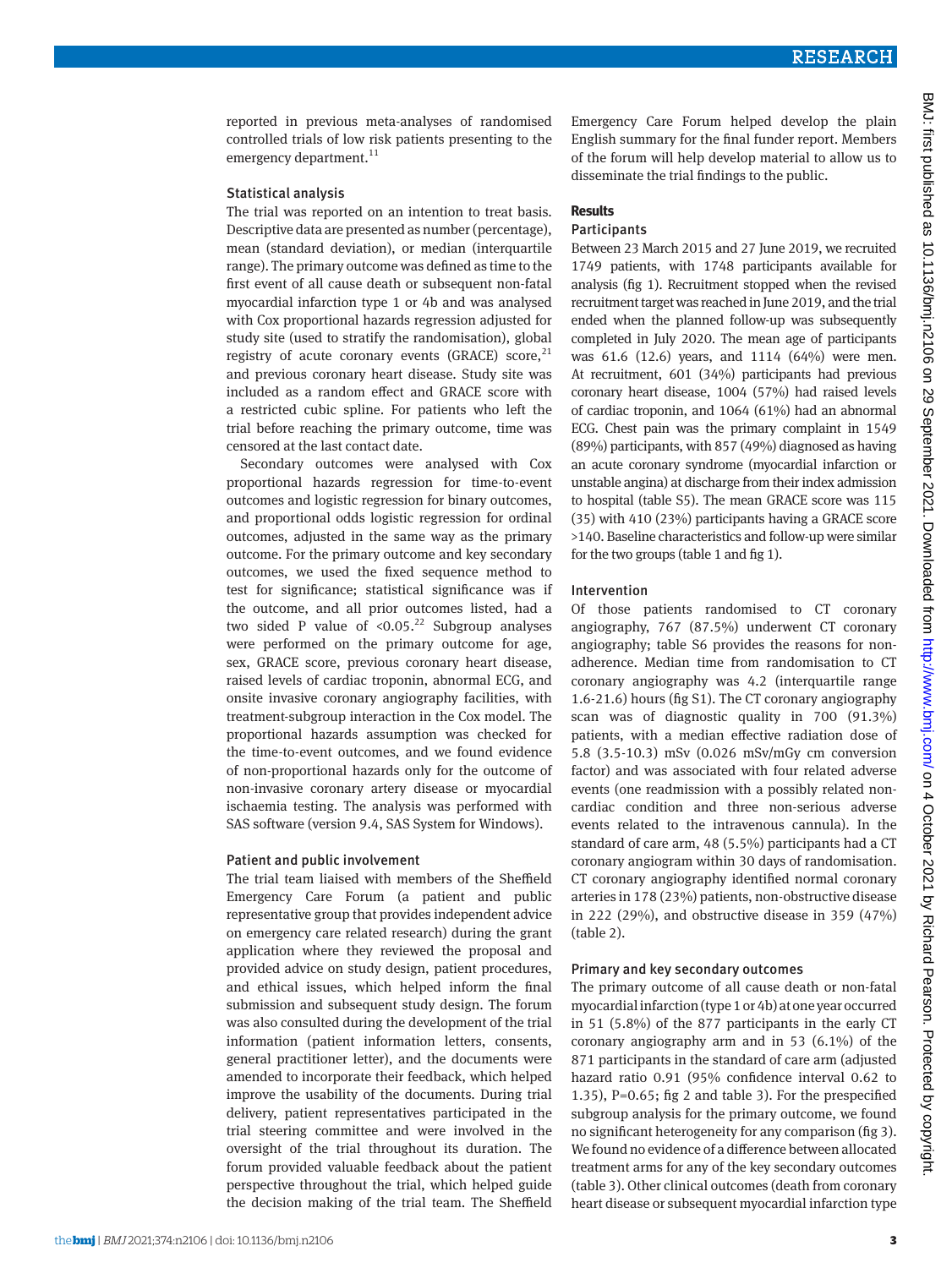



1 or 4b; subsequent myocardial infarction type 1 or 4b; and non-cardiovascular death) were also similar (table S7).

#### Processes of care and other outcomes

Satisfaction of participants (rated excellent or very good on a five point Likert scale) was higher in the early CT coronary angiography arm than in the standard of care arm (adjusted odds ratio 1.25 (95% confidence interval 1.02 to 1.53),  $P=0.03$ ; table 4). The attending clinician reported increased diagnostic certainty after CT coronary angiography: mean increase of 1.4 (2.2) on a 0-10 scale (from 7.1 to 8.5, with 10 being most certain).

Fewer participants in the CT coronary angiography arm received invasive coronary angiography: 474 (54.0%) compared with 530 (60.8%) in the standard of care arm (adjusted hazard ratio 0.81 (95% confidence interval 0.72 to 0.92), P=0.001; table 5 and fig 4). Despite fewer invasive coronary angiograms in the CT coronary angiography arm, we found no evidence of a difference in the rates of coronary revascularisation by group (adjusted hazard ratio 1.03 (0.87 to 1.21), P=0.76; table 5 and fig 4). In a post hoc analysis, subsequent rates of non-invasive testing for coronary artery disease and myocardial ischaemia were lower in the CT coronary angiography arm: 170 (19.4%) compared with 228 (26.2%) in the standard of care arm (adjusted hazard ratio 0.66, 0.54 to 0.81, P<0.001), although for other cardiac investigations (echocardiography and rhythm monitoring) no evidence of a difference was found (adjusted hazard ratio 0.92, 0.81 to 1.04, P=0.19; table 5 and fig 5).

Drug treatments for acute coronary syndrome were prescribed in hospital for 595 (67.8%) participants in the CT coronary angiography arm and in 580 (66.6%) in the standard of care arm (adjusted odds ratio 1.06 (95% confidence interval 0.85 to 1.32), P=0.63). At hospital discharge, the change in prescription for preventive treatments was similar: 554 (63.2%) participants in the CT coronary angiography arm compared with 539 (61.9%) in the standard of care arm (1.07 (0.87 to 1.32), P=0.52, table 4).

Median length of hospital stay was longer in the CT coronary angiography arm: 2.2 (interquartile range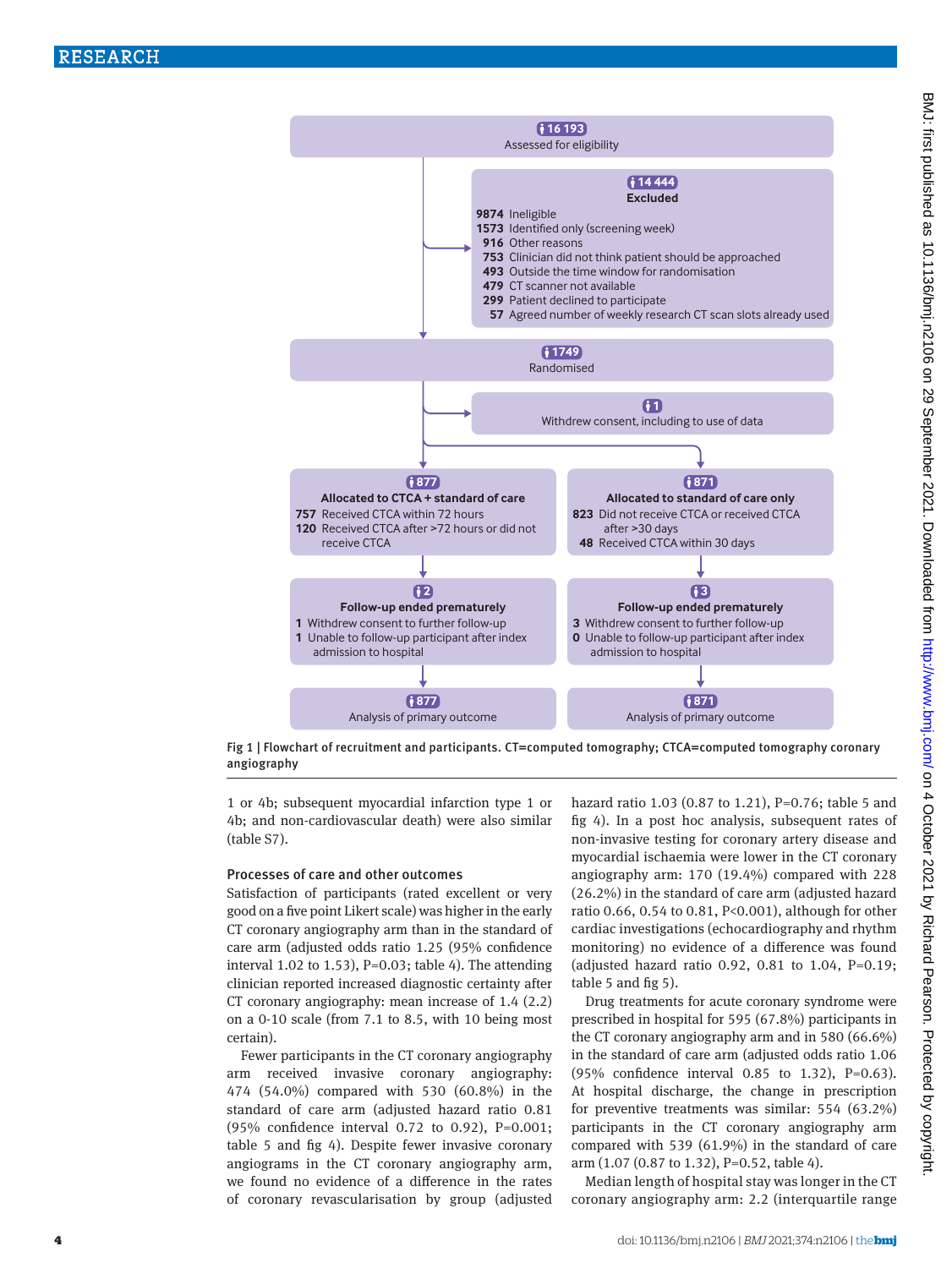| Table 1   Baseline patient characteristics                                    |                                                 |                       |                |
|-------------------------------------------------------------------------------|-------------------------------------------------|-----------------------|----------------|
|                                                                               | CT coronary angiography<br>and standard of care | Standard of care only | <b>Overall</b> |
| No of participants                                                            | 877                                             | 871                   | 1748           |
| Age (mean (SD))                                                               | 61.9(12.2)                                      | 61.2(13.0)            | 61.6(12.6)     |
| Male sex                                                                      | 564 (64)                                        | 550 (63)              | 1114 (64)      |
| Previous coronary heart disease                                               | 302 (34)                                        | 299 (34)              | 601 (34)       |
| Raised levels of cardiac troponin                                             | 492 (56)                                        | 512 (59)              | 1004(57)       |
| Abnormal electrocardiogram                                                    | 549 (63)                                        | 515 (59)              | 1064(61)       |
| <b>GRACE</b> score:                                                           |                                                 |                       |                |
| Mean (SD)                                                                     | 115 (36)                                        | 114 (34)              | 115(35)        |
| Low risk (<109)                                                               | 390 (44)                                        | 384 (44)              | 774(44)        |
| Intermediate risk (109-140)                                                   | 268(31)                                         | 296 (34)              | 564 (32)       |
| High risk $(2140)$                                                            | 219(25)                                         | 191 (22)              | 410(23)        |
| Recruited at hospital with onsite invasive coronary<br>angiography facilities | 644 (73)                                        | 641 (74)              | 1285 (74)      |
| Presenting complaint:*                                                        |                                                 |                       |                |
| Chest pain                                                                    | 776 (89)                                        | 773 (89)              | 1549 (89)      |
| Shortness of breath                                                           | 35(4)                                           | 31(4)                 | 66(4)          |
| Palpitation                                                                   | 17(2)                                           | 15(2)                 | 32(2)          |
| Collapse                                                                      | 10(1)                                           | 10(1)                 | 20(1)          |
| Other                                                                         | 38(4)                                           | 42(5)                 | 80(5)          |
| Cardiovascular risk factors:                                                  |                                                 |                       |                |
| Diabetes mellitus                                                             | 153(17)                                         | 165(19)               | 318 (18)       |
| Hypertension                                                                  | 413(47)                                         | 404(46)               | 817 (47)       |
| Hyperlipidaemia                                                               | 358 (41)                                        | 336 (39)              | 694 (40)       |
| Current or ex-smoker                                                          | 530 (60)                                        | 531 (61)              | 1061(61)       |
| Family historyt                                                               | 269(31)                                         | 270 (31)              | 539 (31)       |
| Medical history:                                                              |                                                 |                       |                |
| Myocardial infarction‡                                                        | 180(21)                                         | 171 (20)              | 351 (20)       |
| Previous coronary angiography                                                 | 222(25)                                         | 214(25)               | 436(25)        |
| Previous PCI§                                                                 | 115(13)                                         | 123 (14)              | 238 (14)       |
| Previous CABG surgery¶                                                        | 52(6)                                           | 48(6)                 | 100(6)         |
| Cerebrovascular disease                                                       | 35(4)                                           | 38(4)                 | 73(4)          |
| Peripheral vascular disease                                                   | 27(3)                                           | 28(3)                 | 55(3)          |
| Preventive treatment:                                                         |                                                 |                       |                |
| Aspirin treatment                                                             | 203(23)                                         | 212(24)               | 415(24)        |
| Statin treatment                                                              | 283 (32)                                        | 298 (34)              | 581 (33)       |
| ACE inhibitor or ARB treatment                                                | 217(25)                                         | 216(25)               | 433 (25)       |

Data are number (%) unless stated otherwise.

CT=computed tomography; GRACE=global registry of acute coronary events; PCI=percutaneous coronary intervention; CABG=coronary artery bypass graft;

ACE=angiotensin converting enzyme; ARB=angiotensin receptor blocker; SD=standard deviation.

\*Missing data: one participant in CT coronary angiography and standard of care arm.

†Missing data: four participants in CT coronary angiography and standard of care arm and one participant in standard of care only arm.

‡Missing data: one participant in standard of care only arm.

§Missing data: three participants in standard of care only arm

¶Missing data: one participant in standard of care only arm.

1.1-4.1) days compared with 2.0 (1.0-3.8) days in the standard of care arm (Hodges-Lehmann estimator of location shift, 0.21 (95% confidence interval 0.05 to 0.40) days; P=0.009). We found no difference in the discharge diagnosis of acute coronary syndrome (myocardial infarction or unstable angina): 50.2% in the CT coronary angiography arm compared with 47.9% in the standard of care only arm (table S5). Chest pain symptoms, re-attendance at hospital, and quality of life at one year were unchanged by the trial intervention (table 5, table S8, table S9, and fig S2).

#### **Discussion**

#### Principal findings

This multicentre, randomised controlled trial aimed to establish the clinical effectiveness of early CT coronary angiography in the management and outcome of patients presenting to the emergency department with suspected acute coronary syndrome or with a

provisional diagnosis of acute coronary syndrome. We found no evidence that CT coronary angiography had an effect on the one year rate of death or subsequent non-fatal myocardial infarction. Also, no evidence of benefit for any of the prespecified subgroup analyses or key secondary outcomes, or length of stay, was found. We conclude that the routine use of early CT coronary angiography is not an appropriate strategy to reduce one year clinical events in intermediate risk patients with acute chest pain.

We recruited a large population of patients with suspected acute coronary syndrome or those with a provisional diagnosis of acute coronary syndrome who had a spectrum of risk, reflected in the range of GRACE scores. Our trial population was equally composed of those who had or did not have a final diagnosis of acute coronary syndrome, and those who had or did not have obstructive coronary artery disease, a population that was truly representative of patients with an intermediate level of risk.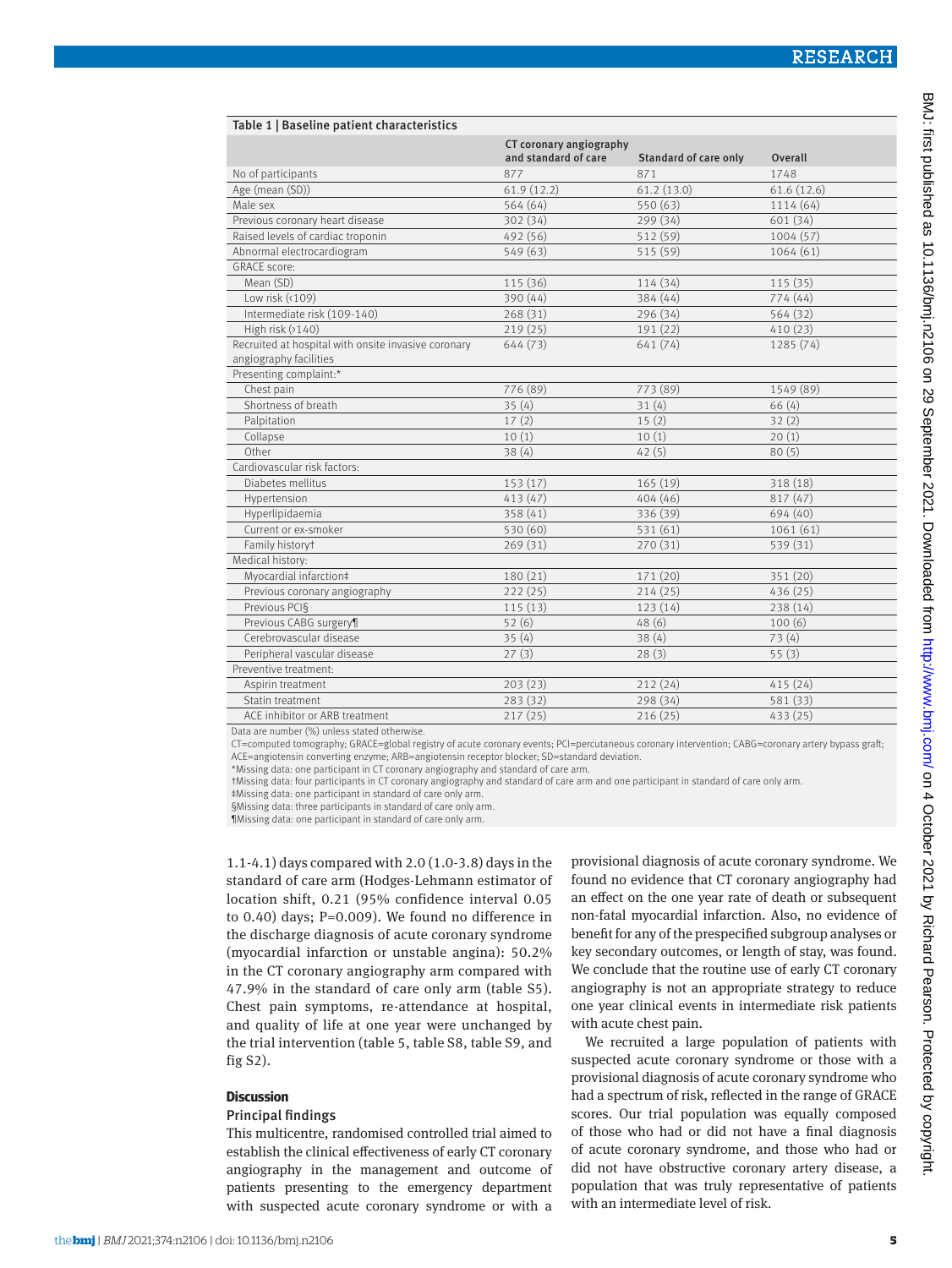|                                       | Normal coronary arteries | Non-obstructive coronary<br>artery disease | <b>Obstructive coronary</b><br>artery disease |
|---------------------------------------|--------------------------|--------------------------------------------|-----------------------------------------------|
| No of participants                    | 178                      | 222                                        | 359                                           |
| Age (mean (SD))                       | 54.9 (12.4)              | 63.3(11.4)                                 | 64.0 (11.6)                                   |
| Male sex                              | 67 (38)                  | 132 (59)                                   | 279(78)                                       |
| Previous coronary heart disease       | 27(15)                   | 85(38)                                     | 144(40)                                       |
| Raised levels of cardiac troponin     | 69 (39)                  | 104(47)                                    | 249(69)                                       |
| Abnormal electrocardiogram            | 114 (64)                 | 129(58)                                    | 231(64)                                       |
| <b>GRACE score:</b>                   |                          |                                            |                                               |
| Low risk $(109)$                      | 125 (70)                 | 107(48)                                    | 108(30)                                       |
| Intermediate risk (109-140)           | 34 (19)                  | 64(29)                                     | 141 (39)                                      |
| High risk $(2140)$                    | 19(11)                   | 51(23)                                     | 110(31)                                       |
| Onsite coronary angiography           | 139 (78)                 | 163(73)                                    | 254(71)                                       |
| Invasive coronary angiogram performed | 25(14)                   | 83(37)                                     | 289(81)                                       |
| Acute coronary syndrome treatment*    | 105 (59)                 | 145(65)                                    | 271(75)                                       |
| Coronary revascularisation            | 7(4)                     | 26(12)                                     | 222(62)                                       |
| Preventive treatmentst                | 65 (37)                  | 143(64)                                    | 274(76)                                       |

Table 2 | Clinical characteristics and subsequent management according to CT coronary angiogram findings in participants randomised to CT coronary angiography

Data are number (%) unless stated otherwise.

CT=computed tomography; GRACE=global registry of acute coronary events; SD=standard deviation.

\*Treatment for acute coronary syndrome prescribed during index admission to hospital.

†Primary or secondary prevention treatment started, stopped, or dose altered during index admission to hospital.

Eight participants had CT coronary angiography from which the coronary arteries were not classified as normal, non-obstructive disease, or obstructive disease, and these participants have not been included.

The use of early CT coronary angiography had no effect on rates of treatments for acute coronary syndrome, with similar rates of use of drug treatment for acute coronary syndrome, coronary revascularisation, and preventive treatments at discharge from hospital. These findings are likely to reflect the high sensitivity of current clinical assessment, combining testing for cardiac troponin with a 12 lead ECG. Current practice therefore provided limited opportunity for CT coronary angiography to identify patients with unrecognised acute coronary syndrome caused by coronary heart disease. Moreover, for CT coronary angiography to improve adverse coronary events, it would need to alter the management of patients. These changes have been seen in previous studies of patients with stable chest pain where CT coronary angiography improved the detection of unrecognised



Fig 2 | Cumulative incidence of primary endpoint of one year all cause death or nonfatal myocardial infarction (type 1 or 4b). CTCA=computed tomography coronary angiography

coronary artery disease, increasing the use of preventive treatments and coronary revascularisation. These changes in management were associated with reduced rates of subsequent death from coronary heart disease or non-fatal myocardial infarction.<sup>14</sup>  $15$  In our population of patients with acute chest pain and relatively high rates of invasive coronary angiography and coronary revascularisation, we found no such changes. We might have recruited too many patients who were at high risk of disease and therefore were candidates for inpatient invasive coronary angiography. However, more than three quarters of participants had a low or intermediate GRACE risk score, and less than 50% had obstructive coronary artery disease. In our prespecified subgroup analyses, no evidence of heterogeneity of effect for the primary outcome according to the level of risk was found. These subgroups are the focus of contemporary guidelines, $5-7$  which attempt to define intermediate risk groups suitable for observation and additional testing, including CT coronary angiography. We could not show an effect of CT coronary angiography on one year clinical outcomes in any of these subgroups or risk categories.

### Benefits of early CT coronary angiography

Early CT coronary angiography was associated with some benefits. Patients valued the use of CT coronary angiography, possibly reflecting a quicker evaluation of their clinical condition and the enhanced diagnostic certainty of the attending clinician. CT coronary angiography was also associated with a reduction in invasive coronary angiography, contrasting with previous trials of acute chest pain where CT coronary angiography was associated with increased rates of invasive angiography.8-11 23 This disparity likely reflects differences in trial populations, especially the baseline risk and prevalence of coronary heart disease.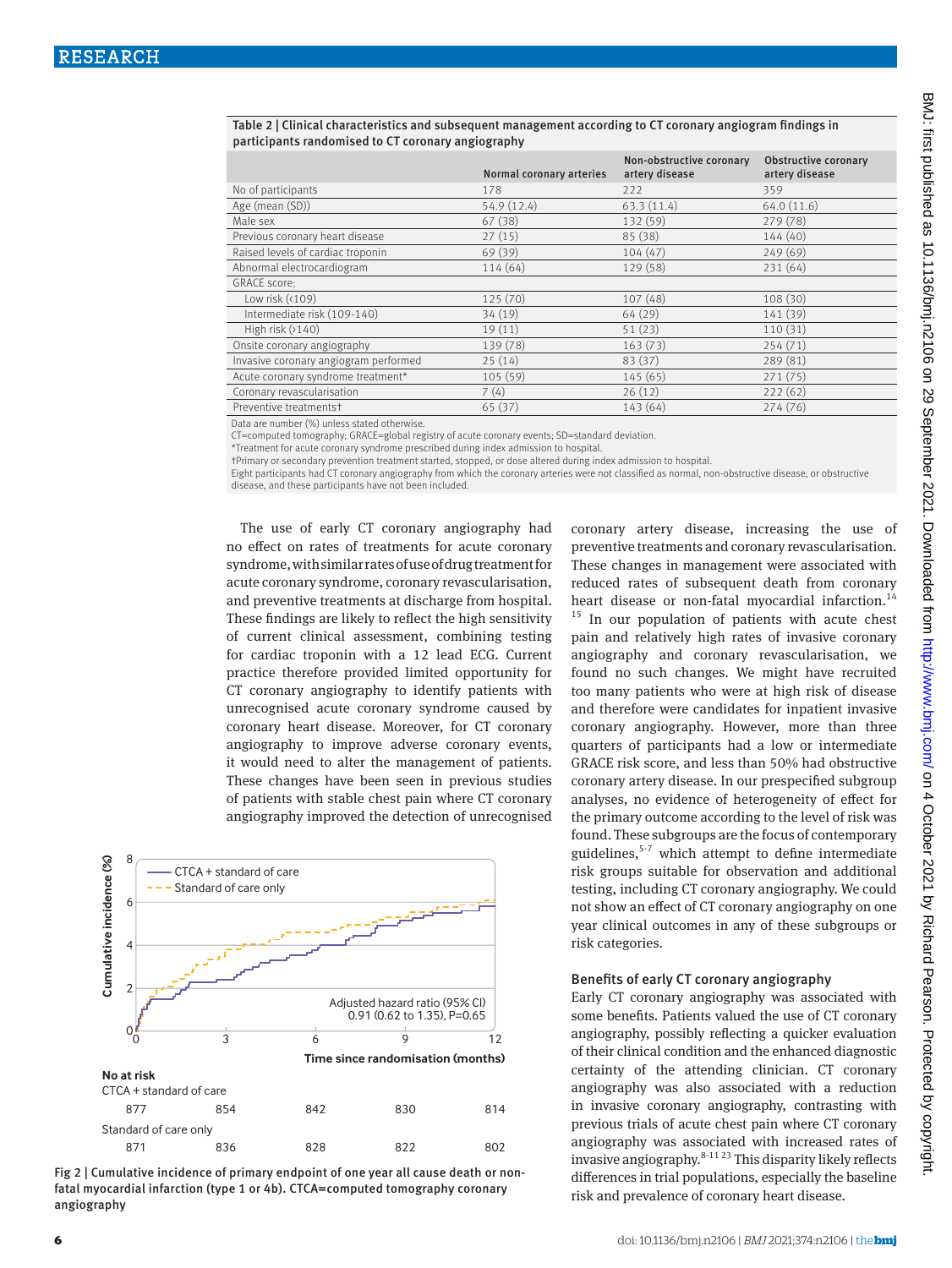| Table 3   Primary and key secondary outcomes |                                                                        |                                    |            |                               |          |
|----------------------------------------------|------------------------------------------------------------------------|------------------------------------|------------|-------------------------------|----------|
|                                              | <b>CT</b> computed<br>angiography and<br>standard of care<br>$(n=877)$ | Standard of care<br>only $(n=871)$ | Estimate   | Hazard ratio (95% CI)         | P value* |
| Primary outcome                              |                                                                        |                                    |            |                               |          |
| All cause death or non-fatal                 | 51(5.8)                                                                | 53(6.1)                            | Unadjusted | $0.95(0.65 \text{ to } 1.40)$ | 0.79     |
| myocardial infarction (type 1 or 4b)         |                                                                        |                                    | Adiusted   | $0.91$ (0.62 to 1.35)         | 0.65     |
| <b>Secondary outcomes</b>                    |                                                                        |                                    |            |                               |          |
| Death from coronary heart disease or         | 47(5.4)                                                                | 45(5.2)                            | Unadjusted | 1.03 (0.69 to 1.55)           | 0.88     |
| non-fatal myocardial infarction              |                                                                        |                                    | Adjusted   | 1.02 (0.67 to 1.53)           | 0.94     |
| Death from cardiovascular disease or         | 48(5.5)                                                                | 46(5.3)                            | Unadjusted | 1.03 (0.69 to 1.54)           | 0.88     |
| non-fatal myocardial infarction              |                                                                        |                                    | Adiusted   | 1.01 (0.68 to 1.52)           | 0.95     |
| Non-fatal myocardial infarction              | 39(4.4)                                                                | 40(4.6)                            | Unadjusted | $0.96$ (0.62 to 1.50)         | 0.87     |
|                                              |                                                                        |                                    | Adjusted   | $0.95$ (0.61 to 1.47)         | 0.81     |
| Death from coronary heart disease            | 11(1.3)                                                                | 6(0.7)                             | Unadjusted | 1.82 (0.67 to 4.92)           | 0.24     |
|                                              |                                                                        |                                    | Adjusted   | 1.78 (0.66 to 4.82)           | 0.26     |
| Death from cardiovascular death              | 12(1.4)                                                                | 8(0.9)                             | Unadjusted | 1.49 (0.61 to 3.64)           | 0.38     |
|                                              |                                                                        |                                    | Adjusted   | 1.39 (0.57 to 3.42)           | 0.47     |
| All cause death                              | 19(2.2)                                                                | 17(2.0)                            | Unadjusted | $1.11$ (0.58 to 2.13)         | 0.76     |
|                                              |                                                                        |                                    | Adiusted   | 1.03 (0.53 to 1.99)           | 0.94     |

Data are number (%) unless stated otherwise. Adjusted hazard ratios are from models adjusting for study site, GRACE (global registry of acute coronary events) score, and previous coronary heart disease.

CT=computed tomography. \*Nominal P values provided for secondary outcomes given the primary outcome was not statistically significant.

We recruited intermediate risk patients who were found to have a high prevalence of disease (50-75% with coronary artery disease) in contrast with the low prevalence (<10%) in previous studies. $8-11$  Moreover, recent adoption of high sensitivity troponin testing has supported earlier clinical decision making $3-7$  but

|                                   |       | No of events/participants (%)                   |                                 |                                          |                                        |
|-----------------------------------|-------|-------------------------------------------------|---------------------------------|------------------------------------------|----------------------------------------|
|                                   | No of | CTCA+<br>participants standard of care          | <b>Standard</b><br>of care only | <b>Adjusted hazard</b><br>ratio (95% CI) | Interaction<br>P value                 |
|                                   |       |                                                 |                                 |                                          |                                        |
| All participants 1748             |       | 51/877 (5.8)                                    | 53/871 (6.1)                    |                                          |                                        |
| Age (years)                       |       |                                                 |                                 |                                          |                                        |
| $5 - 65$                          | 1019  | 21/502(4.2)                                     | 22/517(4.3)                     |                                          | 0.65                                   |
| $\geq 65$                         | 729   | 30/375 (8.0)                                    | 31/354(8.8)                     |                                          |                                        |
| Sex                               |       |                                                 |                                 |                                          |                                        |
| Men                               | 1114  | 36/564(6.4)                                     | 35/550(6.4)                     |                                          | 0.73                                   |
| Women                             | 634   | 15/313(4.8)                                     | 18/321 (5.6)                    |                                          |                                        |
| Previous coronary heart disease   |       |                                                 |                                 |                                          |                                        |
| Yes                               | 601   | 28/302 (9.3)                                    | 24/299 (8.0)                    |                                          | 0.28                                   |
| <b>No</b>                         | 1147  | 23/575(4.0)                                     | 29/572 (5.1)                    |                                          |                                        |
| Raised levels of cardiac troponin |       |                                                 |                                 |                                          |                                        |
| Yes                               | 1004  | 38/492 (7.7)                                    | 43/512(8.4)                     |                                          | 0.41                                   |
| <b>No</b>                         | 744   | 13/385(3.4)                                     | 10/359(2.8)                     |                                          |                                        |
| Abnormal electrocardiogram        |       |                                                 |                                 |                                          |                                        |
| Yes                               | 1064  | 36/549(6.6)                                     | 28/515 (5.4)                    |                                          | 0.16                                   |
| <b>No</b>                         | 684   | 15/328 (4.6)                                    | 25/356 (7.0)                    |                                          |                                        |
| <b>GRACE</b> score                |       |                                                 |                                 |                                          |                                        |
| ~109                              | 774   | 14/390(3.6)                                     | 14/384(3.6)                     |                                          | 0.82                                   |
| 109-140                           | 564   | 10/268(3.7)                                     | 15/296(5.1)                     |                                          |                                        |
| >140                              | 410   | 27/219 (12.3)                                   | 24/191 (12.6)                   |                                          |                                        |
|                                   |       | Onsite invasive coronary angiography facilities |                                 |                                          |                                        |
| Yes                               | 1285  | 37/644(5.7)                                     | 43/641(6.7)                     |                                          | 0.39                                   |
| <b>No</b>                         | 463   | 14/233(6.0)                                     | 10/230(4.3)                     |                                          |                                        |
|                                   |       |                                                 |                                 | $\overline{2}$<br>1<br>0.25<br>0.5       | $\overline{4}$                         |
|                                   |       |                                                 |                                 | <b>CTCA + standard</b><br>of care better | <b>Standard of care</b><br>only better |

Fig 3 | Prespecified subgroup analyses of one year all cause death or non-fatal myocardial infarction (type 1 or 4b). GRACE=global registry of acute coronary events; CTCA=computed tomography coronary angiography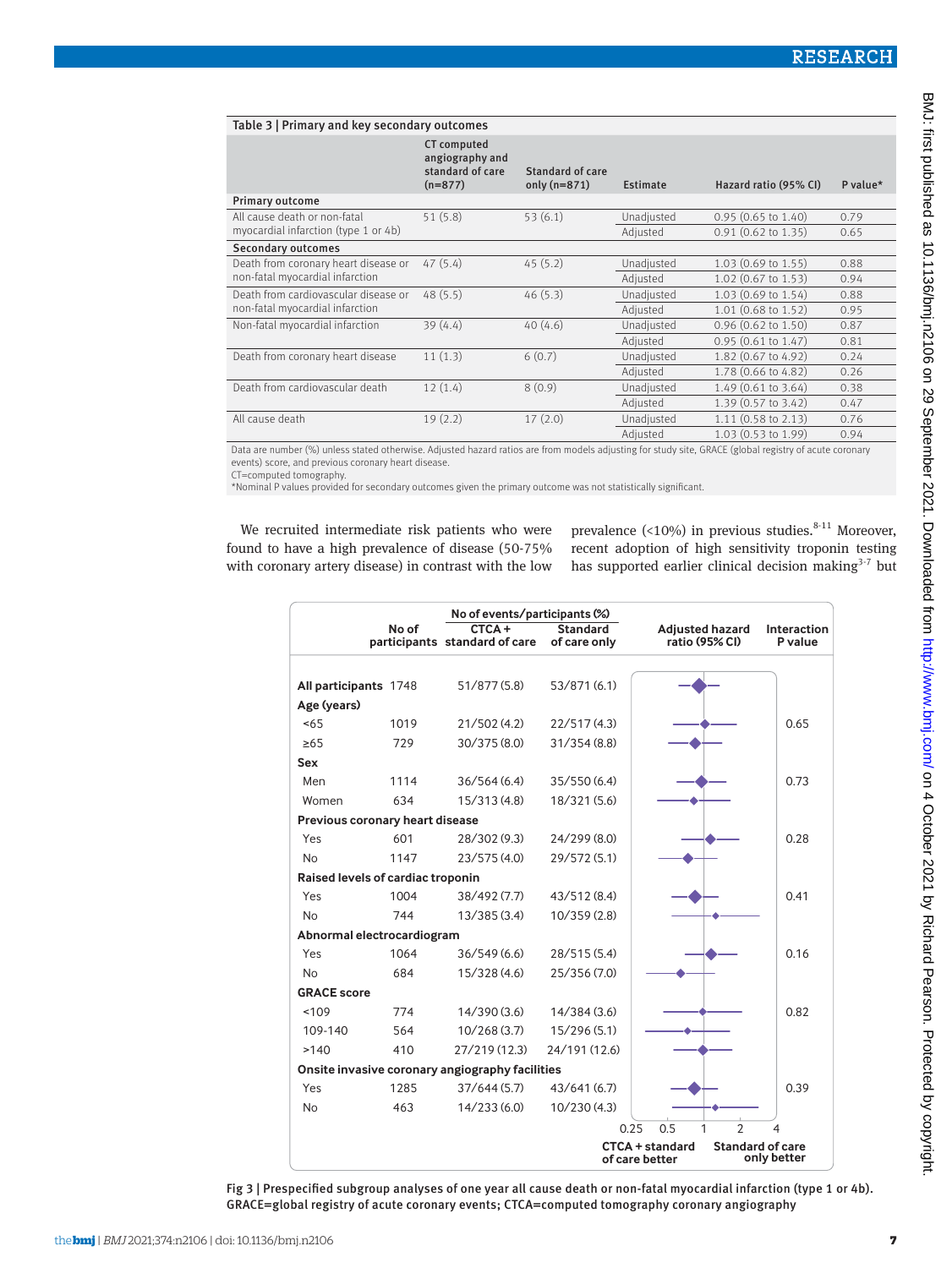| Table 4   Medical treatment and other outcomes |                                                              |                                    |                         |                               |         |
|------------------------------------------------|--------------------------------------------------------------|------------------------------------|-------------------------|-------------------------------|---------|
|                                                | CT coronary angiography<br>and standard of care<br>$(n=877)$ | Standard of care<br>only $(n=871)$ | Estimate                | Odds ratio (95% CI)           | P value |
| Inhospital medical treatment for acute         | 595 (67.8)                                                   | 580 (66.6)                         | Unadjusted              | 1.06 (0.87 to 1.29)           | 0.58    |
| coronary syndrome                              |                                                              |                                    | Adjusted                | 1.06 (0.85 to 1.32)           | 0.63    |
| Change in preventive treatment                 | 554 (63.2)                                                   | 539 (61.9)                         | Unadjusted              | 1.06 (0.87 to 1.28)           | 0.58    |
|                                                |                                                              |                                    | Adjusted                | 1.07 (0.87 to 1.32)           | 0.52    |
| Preventive treatment:                          |                                                              |                                    |                         |                               |         |
| Started                                        | 526 (60.0)                                                   | 509 (58.4)                         |                         |                               |         |
| Stopped                                        | 71(8.1)                                                      | 61(7.0)                            |                         |                               |         |
| Dose changed                                   | 91(10.4)                                                     | 100(11.5)                          |                         |                               |         |
| Participant satisfaction with service          |                                                              |                                    | Unadjusted <sup>+</sup> | 1.23(1.01 to 1.51)            | 0.04    |
| received:*                                     |                                                              |                                    | Adjusted <sup>+</sup>   | $1.25(1.02 \text{ to } 1.53)$ | 0.03    |
| Poor                                           | 10(1.5)                                                      | 7(1.1)                             |                         |                               |         |
| Fair                                           | 21(3.0)                                                      | 28(4.5)                            |                         |                               |         |
| Good                                           | 84 (12.2)                                                    | 92(14.7)                           |                         |                               |         |
| Very good                                      | 226 (32.8)                                                   | 215(34.3)                          |                         |                               |         |
| Excellent                                      | 348 (50.5)                                                   | 285(45.5)                          |                         |                               |         |

Data are number (%) unless stated otherwise.

CT=computed tomography.

\*n=689 for CT coronary angiography and standard of care; n=627 for standard of care only.

†Unadjusted and adjusted odds ratios are from post hoc analysis with proportional odds logistic regression model to estimate the common odds ratio for higher levels of satisfaction.

has misidentified many patients who do not have myocardial infarction.<sup>24</sup> The strength of CT coronary angiography is its high negative predictive value for coronary artery disease, which applies to all risk groups, including those patients with non-ST segment elevation acute coronary syndrome.<sup>25</sup> We found that 40-50% of patients with normal or non-obstructive coronary artery disease had raised levels of cardiac troponin. Our finding of a 19% relative reduction in the hazard for invasive coronary angiography likely reflects the exclusion of obstructive coronary artery disease, thereby avoiding unnecessary invasive coronary angiography, especially in patients with raised levels

of cardiac troponin not attributable to myocardial infarction or obstructive coronary artery disease.

The reduction in invasive coronary angiography was not associated with differences in overall rates of coronary revascularisation or clinical events, suggesting excellent diagnostic accuracy and continued appropriate coronary revascularisation for those with obstructive coronary artery disease. Also, CT coronary angiography was associated with a reduction in the need for further downstream testing for ischaemia, underlying its use in diagnosis and the associated improved diagnostic certainty reported by clinicians.

| Table 5   Processes of care outcomes over 12 months      |                                                              |                                    |             |                                 |         |
|----------------------------------------------------------|--------------------------------------------------------------|------------------------------------|-------------|---------------------------------|---------|
|                                                          | CT coronary angiography<br>and standard of care<br>$(n=877)$ | Standard of care<br>only $(n=871)$ | Estimate    | <b>Hazard ratio</b><br>(95% CI) | P value |
| Investigations                                           |                                                              |                                    |             |                                 |         |
| Invasive coronary angiography                            | 474 (54.0)                                                   | 530 (60.8)                         | Unadjusted  | $0.83(0.74 \text{ to } 0.94)$   | 0.004   |
|                                                          |                                                              |                                    | Adjusted    | $0.81$ $(0.72$ to $0.92)$       | 0.001   |
| Non-invasive coronary artery disease or                  | 170(19.4)                                                    | 228(26.2)                          | Unadjusted‡ | $0.69$ (0.56 to 0.84)           | 0.001   |
| myocardial ischaemia testing (post hoc<br>analysis $)^*$ |                                                              |                                    | Adjusted‡   | $0.66$ $(0.54$ to $0.81)$       | 0.001   |
| Other non-invasive cardiac investigation                 | 470 (53.6)                                                   | 484 (55.6)                         | Unadjusted  | $0.95$ (0.83 to 1.07)           | 0.40    |
| (post hoc analysis)t                                     |                                                              |                                    | Adjusted    | $0.92$ (0.81 to 1.04)           | 0.19    |
| Coronary revascularisation                               |                                                              |                                    |             |                                 |         |
| Coronary revascularisation                               | 300(34.2)                                                    | 288 (33.1)                         | Unadjusted  | 1.03 (0.88 to 1.22)             | 0.68    |
|                                                          |                                                              |                                    | Adjusted    | 1.03 (0.87 to 1.21)             | 0.76    |
| Percutaneous coronary intervention                       | 260(29.6)                                                    | 240(27.6)                          | Unadjusted  | 1.08 (0.90 to 1.28)             | 0.42    |
|                                                          |                                                              |                                    | Adjusted    | 1.08 (0.90 to 1.28)             | 0.42    |
| Coronary artery bypass graft surgery                     | 52(5.9)                                                      | 55(6.3)                            | Unadjusted  | $0.94$ (0.64 to 1.37)           | 0.73    |
|                                                          |                                                              |                                    | Adjusted    | $0.91$ $(0.62$ to $1.33)$       | 0.63    |
| Recurrent hospital attendance                            |                                                              |                                    |             |                                 |         |
| Re-presentation or recurrent admission to                | 138 (15.7)                                                   | 130 (14.9)                         | Unadjusted  | 1.06 (0.83 to 1.34)             | 0.65    |
| hospital with suspected acute coronary                   |                                                              |                                    | Adjusted    | 1.06 (0.83 to 1.34)             | 0.66    |
| syndrome or recurrent chest pain                         |                                                              |                                    |             |                                 |         |

Data are number (%) unless stated otherwise.

CT=computed tomography.

\*Stress echocardiogram, stress magnetic resonance imaging, stress nuclear myocardial perfusion imaging, exercise electrocardiogram, cardiac magnetic resonance imaging or angiogram, or CT coronary angiogram not as trial intervention.

†Echocardiogram or electrocardiographic rhythm monitoring.

‡Evidence of non-proportional hazards was found, and unadjusted and adjusted hazard ratios are reported as estimates indicative of the average effect.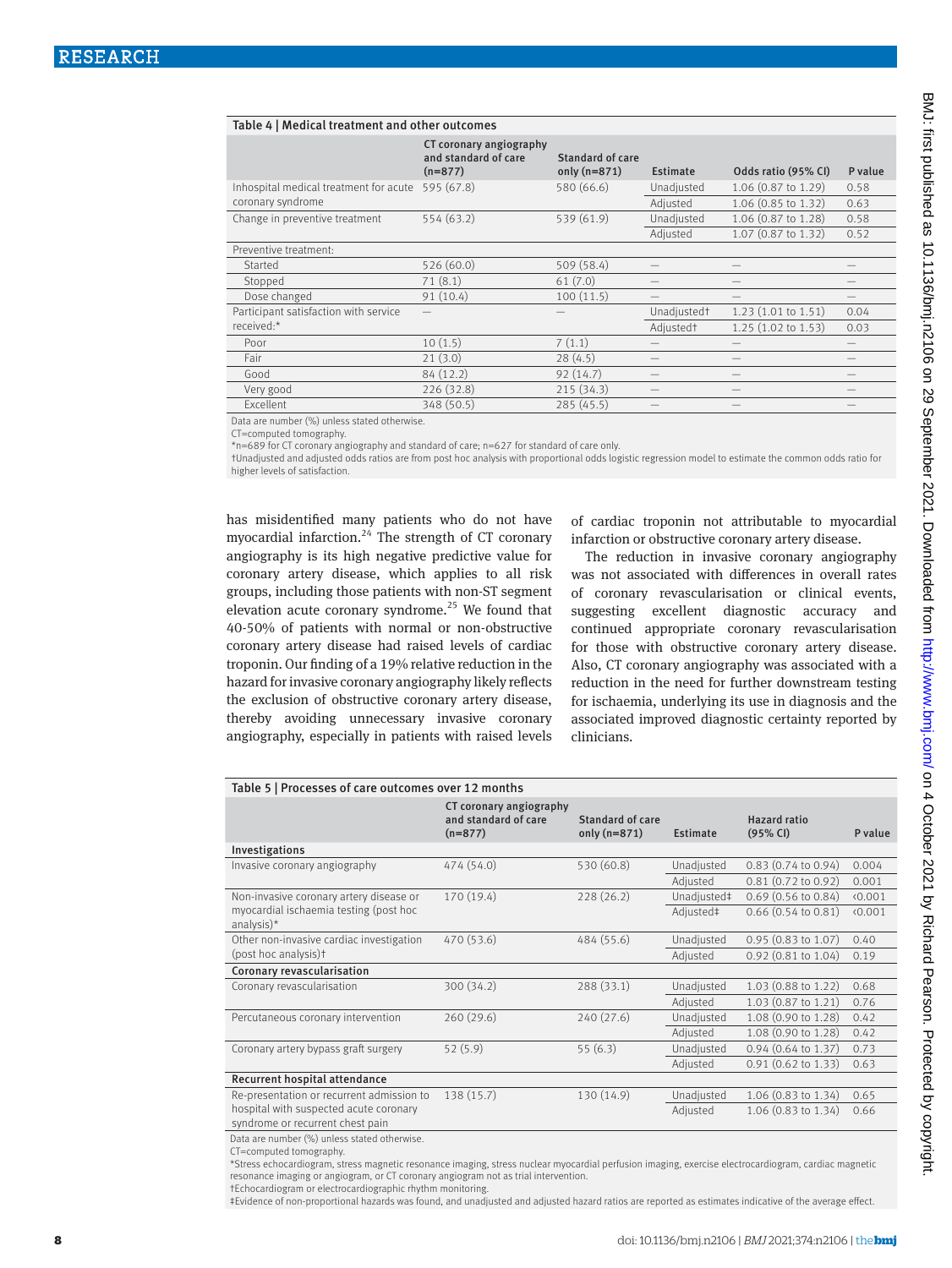

Fig 4 | Cumulative incidence of invasive coronary angiography (top) and coronary revascularisation (bottom). One participant in each of the treatment arms had unknown date of invasive coronary angiography and one participant in CTCA + standard of care arm had unknown date of coronary revascularisation and therefore these participants were not included in the time-to-event analyses. CTCA=computed tomography coronary angiography

# Comparison with other studies

Previous trials $8-10$  have used CT coronary angiography for early and safe discharge of low risk patients from the emergency department. These studies were mostly designed to look at length of stay, but meta-analyses $^{11}$  <sup>23</sup> indicated that early CT coronary angiography was not only associated with shorter lengths of stay but also with increased rates of invasive angiography and coronary revascularisation. These findings were not replicated in a multicentre trial of 500 low risk patients where rates of coronary angiography, revascularisation, and clinical events were unchanged by CT coronary angiography.<sup>26</sup> Our trial provided data for those at higher risk than these previous studies and showed that the influence of CT coronary angiography was different in this population of patients. We found that CT coronary angiography can avoid unnecessary coronary angiography without affecting rates of

Previous comparisons of early CT coronary angiography compared with invasive coronary angiography have shown that up to 80% of invasive angiography can be avoided in patients with a low prevalence of coronary artery disease.<sup>27 28</sup> We found a more modest reduction in angiography in our trial, reflecting the greater prevalence of obstructive coronary heart disease in our study population. Also, many patients underwent invasive angiography and, for these participants, CT coronary angiography increased exposure to radiation and contrast, although median effective radiation doses were low, and no serious adverse reactions were found. Although undertaking CT coronary angiography in acutely unwell patients can be challenging, we found that more than 90% of the CT coronary angiograms were of diagnostic quality, comparing favourably with previous studies of CT coronary angiography in patients with stable<sup>14</sup>  $15$  and acute chest pain.<sup>25</sup> Also, the CT coronary angiograms clearly identified those with and without obstructive coronary artery disease, and this finding is reflected in the differences in the selection of those who later underwent invasive coronary angiography and coronary revascularisation. Our findings are consistent with previous studies<sup>25, 29</sup> and suggest that CT coronary angiography could safely be used as a first line investigation where onsite invasive angiography is not available or there is a delay in availability, or in patients where the clinical diagnosis of myocardial infarction is uncertain.

#### Limitations of the trial

The trial had some limitations. Open trials have the potential for bias. By design, however, the primary endpoint was assessed by an independent clinical endpoint committee who were blinded to group allocation. Also, the trial intervention did not affect the overall rates of treatment for acute coronary syndrome directed by clinicians despite improving diagnostic certainty and reducing the use of invasive coronary angiography. During the trial, we had to compromise on accepting a larger estimate for relative effect size for the trial intervention after recalculation of the sample size to account for a much lower number of primary outcome events and lower recruitment rates than anticipated.

Several reasons could explain why the event rate was lower than the original estimate, and likely reflects the better diagnostic accuracy of newer high sensitive troponin assays and improvements in the management of patients in the past decade. Greater estimates for relative effect size have been reported in previous trials<sup>8 10 11 30</sup> although our point estimate was similar to a recent meta-analysis, $2^3$  which indicated a hazard ratio for subsequent myocardial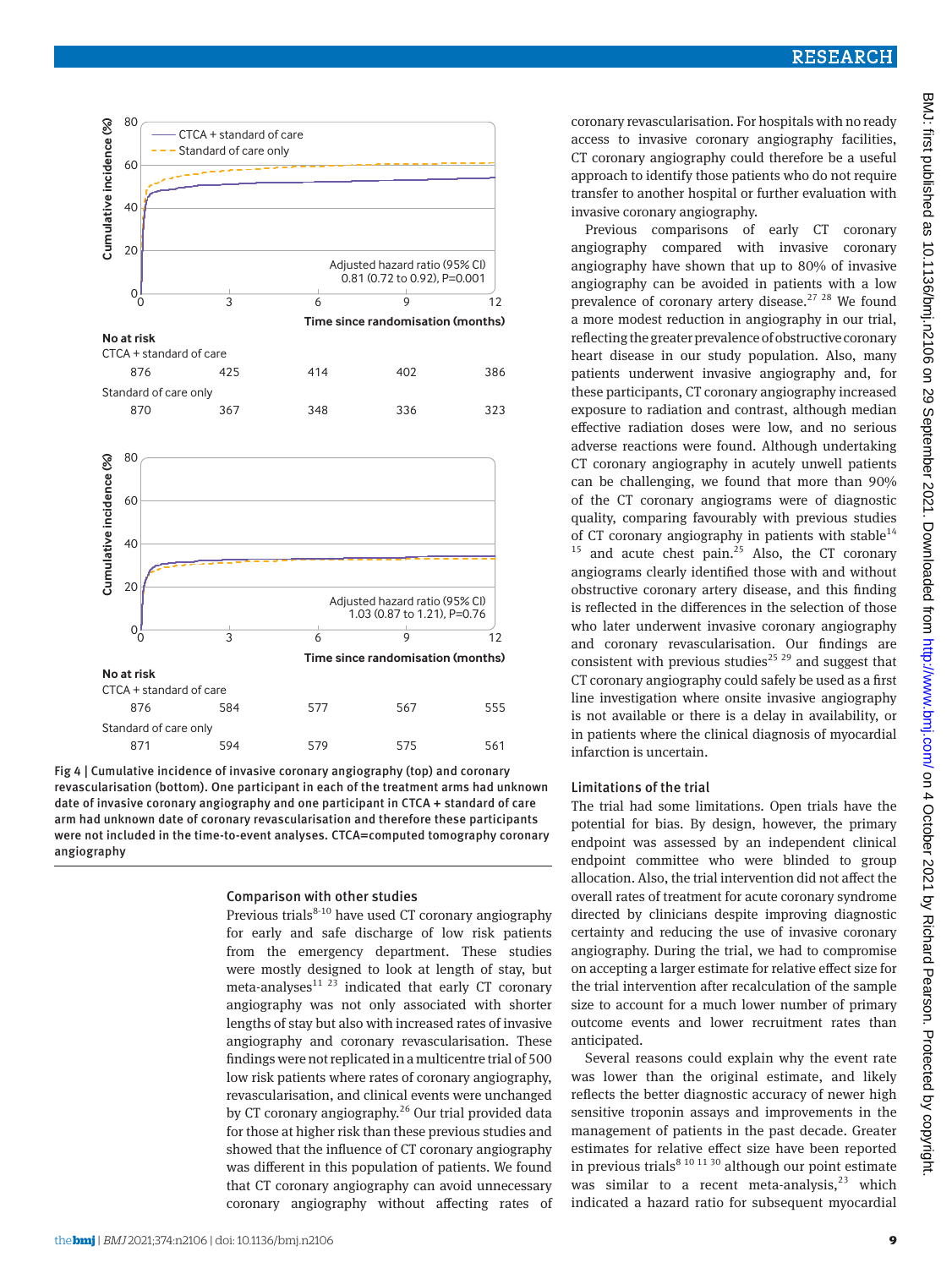



Fig 5 | Cumulative incidence of non-invasive coronary artery disease or myocardial ischaemia testing (top) and other non-invasive cardiac investigations (bottom) from post hoc analysis. Evidence of non-proportional hazards for non-invasive coronary artery disease or myocardial ischaemia testing was found, and adjusted hazard ratio was reported as an estimate indicative of the average effect. One participant in CTCA + standard of care arm had unknown date of exercise electrocardiogram and one participant in each treatment arm had unknown date of cardiac magnetic resonance angiogram and therefore these participants were not included in the time-to-event analysis for non-invasive coronary artery disease or myocardial ischaemia testing. One participant in standard of care only arm had unknown date of echocardiogram and therefore this participant was not included in the time-to-event analysis for other noninvasive cardiac investigations. CTCA=computed tomography coronary angiography

> infarction of 0.88 when CT coronary angiography was used in patients with acute chest pain. Although the lower confidence boundary of the primary endpoint included a clinically meaningful reduction in events, the lack of effect on treatment interventions reinforces our view that early CT coronary angiography is unlikely to influence subsequent myocardial infarction, and a larger trial with greater power would be unlikely to detect a more modest clinically meaningful effect on one year outcomes. Finally, longer term follow-up might identify further benefits in outcomes, especially if preventive treatments are more accurately targeted.

#### Conclusions

Early CT coronary angiography in intermediate risk patients presenting to the emergency department with suspected acute coronary syndrome or those with a provisional diagnosis of acute coronary syndrome, had no effect on the overall treatment and prevention of the disease or one year outcomes, and was associated with an increase in the length of hospital stay. These findings do not support the routine use of early CT coronary angiography in intermediate risk patients presenting to the emergency department with acute chest pain.

#### AUTHOR AFFILIATIONS

| <sup>1</sup> University of Edinburgh, Edinburgh, UK                                                                                                                                            |
|------------------------------------------------------------------------------------------------------------------------------------------------------------------------------------------------|
| <sup>2</sup> Royal Infirmary of Edinburgh, NHS Lothian, Edinburgh, UK                                                                                                                          |
| <sup>3</sup> University Hospitals Plymouth NHS Trust, Plymouth, UK                                                                                                                             |
| <sup>4</sup> University of Plymouth, Plymouth, UK                                                                                                                                              |
| <sup>5</sup> University of Sheffield, Sheffield, UK                                                                                                                                            |
| <sup>6</sup> University of Southampton, Southampton, UK                                                                                                                                        |
| Royal Berkshire NHS Foundation Trust, Reading, UK                                                                                                                                              |
| <sup>8</sup> Milton Keynes University Hospital NHS Foundation Trust, Milton<br>Keynes, UK                                                                                                      |
| <sup>9</sup> University of Buckingham, Buckingham, UK                                                                                                                                          |
| <sup>10</sup> Torbay and South Devon NHS Foundation Trust, Torquay, UK                                                                                                                         |
| The RAPID-CTCA Investigators: Tim Coats, Kenneth Archibald,<br>Graham Bell, Russell Bull, Gerry McCann, Tarun Mittal, Rodney<br>Mycock, James Rudd, Carrol Gamble, Simon Carley, Simon Padley, |

Graham Bell, Russell Bull, Gerry McCann, Tarun Mittal, Rodney Mycock, James Rudd, Carrol Gamble, Simon Carley, Simon Padley, Nick Mills, Andrew Chapman, Anoop Shah, Mark Jones, Fergus Perks, Gareth Morgan-Hughes, Vikram Raju, Kym Luke, Andrew Kinnon, Ajay Yerramasu, Robert Huggett, Sudantha Bulugahapitiya, Jehangir Din, Andrew Mitchell, Anne Scott, Anna Beattie, Khalid Alfakih, Adrian Brady, Hefin Jones, Derek Connolly, Ronak Rajani, Rangasamy Muthusamy, Simon Smith, Abdel-Rahman Saif-El-Dean, Ben Holloway, Ansuman Saha, Matthias Schmitt, Christopher Travill, Ceri Davies, Tim Harris, Will Roberts, Patrick Donnelly, Justin Carter, John Irving, Chris Vorwerk, Ash Basu, Jason Dungu, Elisa McAlindon, Sandeep Hothi, David Rosewarne, Arivalagan Bapusamy, Jonathan Watt, Claire McGroarty, Graham McKillop, Polly Black, Caroline Blackstock, Julia Grahamslaw, Collette Keanie, Margaret MacLeod, Siobhan McLaughlin, Alyson Phillips, Gillian Ritchie, Kirsty Simpson, Miranda Odam, Michelle Williams, Ewan Pirie, Janet Summerside, Gordon Truong, Kirsty Weston, Jennifer Wooton, Sarah Bird, Peter Brown, Hridesh Chatha, Alan Fletcher, Catherine Hill, Shery Mofidi, Hasan Qayyum, Judith Sugden, Anna Wilson, Alison Jeffrey, Memory Mwadeyi, Rosalyn Squire, Peter Wafer, Lesley Archer, Lisa Felmeden, Guy Gribbin, Sarah Harrison, Debbie Hughes, Philip Keeling, Ian Mahy, Allison Summerhayes, Justine Sutton, Abdullah Yonis, Amanda McGregor, Karen Grey, Tom Hartley, David Szapiro, Lorraine Dinnel, Dennis Sandeman, Julie Dean, Amy Pugh, Parminder Bhuie, James Briggs, Claire Burnett, Abby Gandy, Nicola Jacques, Sarah MacGill, Archie Speirs, Niamh Tolan, Craig Atkinson, Mark Kon, Carita Krannila, Manitha Thomas, Russell Bull, Stephanie Horler, Nicki Lakeman, Jane McLeod, Sara Nix, Sue Thomas, Daniel Ahlert, Christopher Edmond, Christopher Hare, Kelly Anne Kinsella, Jessica Langtree, James Speakman, Ranjit Thomas, Gillian Donaldson, Fiona Hall, Terry Fairbairn, Christopher Rofe, Jennifer Adams-Hall, Ange Bailey, Kris Bailey, Leslie Bremner, Ifti Haq, Angela Phillipson, Saroj David, Osman Najam, Samia Pilgrim, Claire Adams, Ammani Brown, Andrew Dougherty, Ailsa Geddes, Karen Lang, David Lowe, Ross MacDuff, Lorraine McGregor, Giles Roditi, Susan Thornton, Joyce Triscott, Felicia Adjei, Antoanela Colda, Caitlin Chapman, Veronica Edgell, Michael Fell, Laszlo Halmai, Aarzoo Khan, John Northfield, Cheryl Padilla-Harris, Mike Pashler, Gill Richie, Diane Scaletta, Sarah–Beth Sunderland, Joanne Turner, Lois Vickery, Sonya Walia, Felicity Williams, Lynn Wren, Nicola Wright, Holly Maguire, Resti Varquez, Anthony D'Sa, Vinoda Sharma, Ashley Turner, Megan Bell, Giulia Benedetti, Kirsty Gibson, Sze Mun Mak, Rebecca Preston, Amy Raynsford, Ruth Sanchez-Vidal, Susan Biggins, Kathryn Dixon, Peter Kraut, Mwada Lawan, Victoria Murray, Tom Mwambingu, Rachel Walker, Carol Weston, Roo Byrom-Goulthorp, Michael Darby, Eunice Ikongo, Annette Johnstone, Alan Lin, Melanie Mcginlay, Tania Albutt, Vicky Dawson, Claire Dowling, Karen Isaacs, Cheyanne Kaila, Gareth Lewis, Nicky Mortimer, Sunitha San, Kelly Tabor, Kealy Wright, Riaz Ahmed, Sally Collins, Sarah Davies, Nokukhanya Ndlovu, Ausami Abbas, Alison Calver, Simon Corbett, Peter Cowburn,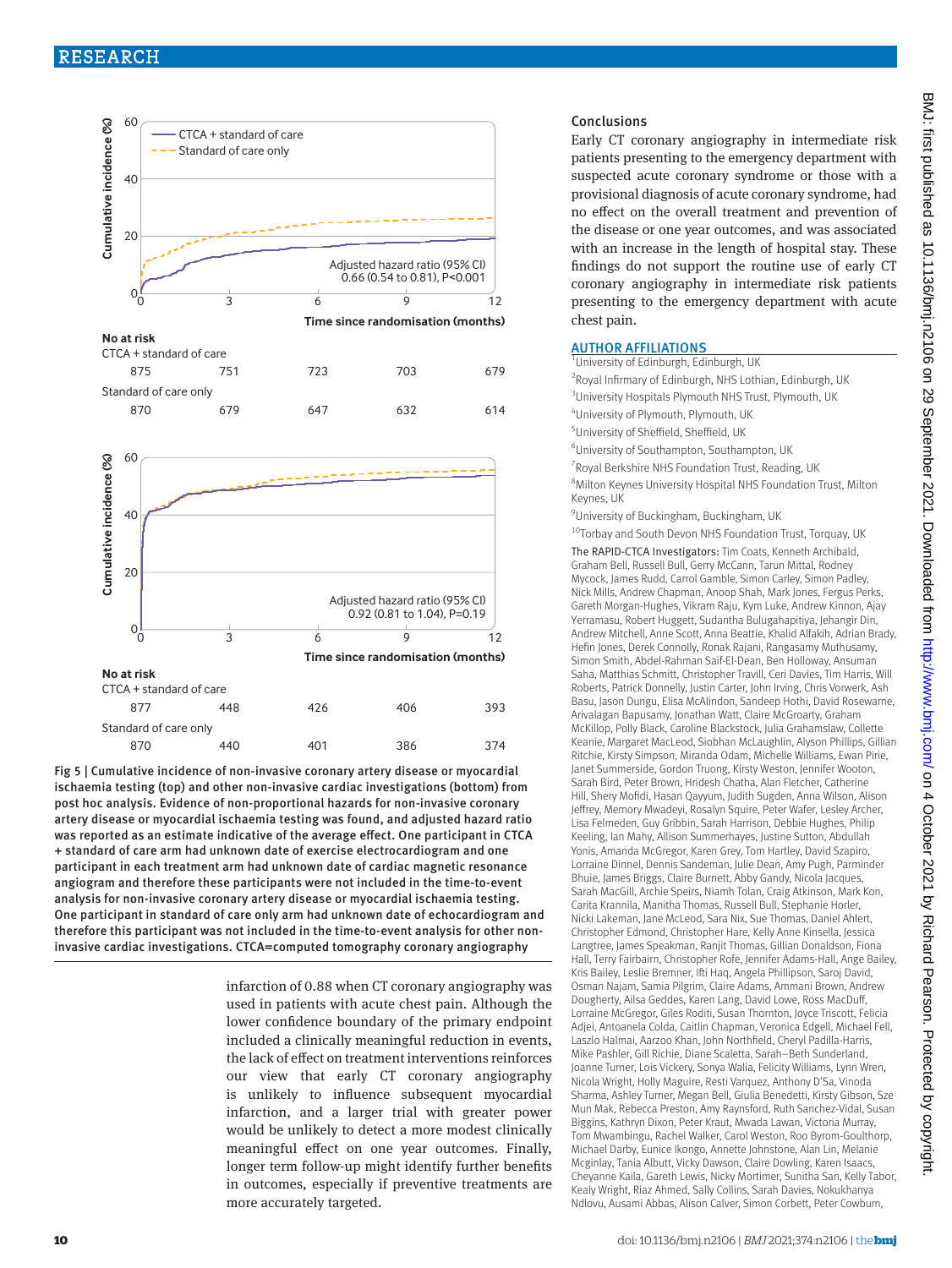Andrew Flett, Huon Gray, Stephen Harden, Paul Haydock, Michael Mahmoudi, John Paisey, Charles Peebles, Drew Rakhit, John Rawlins, Paul Roberts, Benoy Shah, James Shambrook, Iain Simpson, Rohit Sirohi, Wagas Ullah, Katharine Vedwan, James Wilkinson, Arthur Yue, Sarra Giannopoulou, Melanie Greaves, Stephen McGlynn, Chris Miller, Lindsay Murray, Anie Nicholas, Matthias Schmitt, Susan Gent, Nafisa Hussain, Raine Astin-Chamberlain, Ben Bloom, Olivia Bolton, Dan Martin, Lyrics Noba, Georgia Norman, Shelley Page, Helen Power, Imogen Skene, David Smith, Jon Walters, Angela Doughty, Elaine Byng-Hollander, Helen Routledge, Leah Hammond, Jayne Hutchinson, Stephanie Kelly, Susan Regan, Aileen Smith, Julie Gray, Sarah Purvis, Pam Race, Christine Almaden-Boyle, Kim Bissett, Carol Blues, Jackie Duff,; Scot Dundas, Shirley Fawcett, Graeme Houston, Emma Hutchison, Debbie Letham, Ann Mackintosh, Laura Meach, Laura Jayne Queripcz, Alan Webster, Julian Atchley, Zoe Daly, Kat Ellinor, Richard Cowell, Helen Craddock, Rachel Hughes, Lynda Sackett, Victoria Saul, Fiona Smith, Jane Stockport, Clare Watkins, Edward Barden, Jackie Colnet, Swamy Gedeza, Laura Hoskin, Lauren Kittridge, Gracie Maloney, Claire McCormick, Anne Nicholson, Stacey Pepper, Joanne Riches, Annaliza Sevillano, Vincent Amoah, Stacey Aulton, Arivalagan Bapusamy, Victoria Cottam, Stella Metherell, Sarah Milgate, Elizabeth Radford, David Rosewarne, Andy Smallwood, Charlotte Barr, Jonathan Broadie, David Eason, Ing-Marie Logie, Debbie McDonald, Laura O'Keeffe, Donna Patience, Lesley Patience, Faheem Ahmad, Nicola Baxter, Ammani Brown, John Byrne, Damien Collison, Tracey Hopkins, Hayley King, David Lowe, Evonne McLennan, Giles Roditi, David Stobo, Mark Wilson, Rosie Woodward, Ruth Armstrong, Julia Boyd, David Buchanan, Christine Campbell, Ronnie Harkess, Lynsey Milne, Lumine Na, Phillip Rayson, Aryelly Rodriguez, Pamela Sinclair, Lorraine Smith, Michelle Stevens, Tony Wackett, Allan Walker, Christopher White

Contributors: AJG, CR, JES, SG, RFS, SCL, DEN, and PT contributed to the conception and design of the study. AJG, KO, RO, DEN, CR, JES, SG, RFS, NC, LK, AK, DF, SCL, and RJL were involved in the acquisition of data and in the management of the study. SCL and RJL have accessed and verified the complete study data. All authors had access to the final statistical report and contributed to analysis or interpretation of the data or both. AJG and DEN wrote the first draft of the manuscript. All authors critically revised the manuscript and agreed the manuscript to be submitted. This manuscript was written by the writing committee who had full access to the clinical trial report and vouch for the accuracy and completeness of all data and for the fidelity of the trial to the protocol. The corresponding author (AJG) attests that all listed authors meet authorship criteria and that no others meeting the criteria have been omitted.

Funding: The trial was funded by the UK National Institute for Health Research (NIHR) Health Technology Assessment (HTA) Programme (13/04/108). The funder had no role in the trial conduct including data collection, analysis, interpretation, writing of the manuscript, and the decision to submit. The trial was investigator led and oversight was delivered by a trial management group, supported by independent trial steering and data monitoring committees, as recommended by the funding body (NIHR). The trial was coordinated by the Edinburgh Clinical Trials Unit, and governance and monitoring were provided by the Academic and Central Clinical Office for Research and Development (ACCORD) on behalf of the trial sponsors (University of Edinburgh and NHS Lothian).

Competing interests: All authors have completed the ICMJE uniform disclosure form at [www.icmje.org/disclosure-of-interest/](http://www.icmje.org/disclosure-of-interest/) and declare support from the UK National Institute for Health Research (NIHR) Health Technology Assessment (HTA) Programme for the submitted work. All authors, other than DEN and NC, declare no financial relationships with any organisations that might have an interest in the submitted work in the previous three years. DEN and his organisation have received consultancy fees and unrestricted grants from Toshiba, Canon, and Siemens for work relating to CT. NC has received unrestricted grants from Boston Scientific, Beckman Coulter, and HeartFlow; speaker and consultancy fees from Abbott, Boston Scientific, HeartFlow, and Edwards; and travel sponsorship from Edwards, Boston Scientific, Biosensors, and Medtronic. SG was deputy director of the NIHR HTA Programme and chairs the NIHR HTA commissioning committee. AG is a committee member of the NIHR HTA Programme, hospital care commissioning committee.

Ethical approval: The trial was approved by the South East Scotland Research Ethics Committee 01 (Ref No: 14/SS/1096). We attest that we have obtained appropriate permissions and paid any required fees for use of copyright protected materials.

Data sharing: Deidentified individual participant data will be made available one year after publication of the primary manuscript. Data requests should be submitted to the corresponding author.

The lead author affirms that the manuscript is an honest, accurate and transparent account of the study being reported; that no important aspects of the study have been omitted; and that any discrepancies from the study as planned have been explained.

Dissemination to participants and related patient and public communities: We will make a plain language trial summary available to patients via trial and investigator websites, disseminate on social media platforms, and send to appropriate charity and patient organisations.

Provenance and peer review: Not commissioned; externally peer reviewed.

This is an Open Access article distributed in accordance with the terms of the Creative Commons Attribution (CC BY 4.0) license, which permits others to distribute, remix, adapt and build upon this work, for commercial use, provided the original work is properly cited. See: <http://creativecommons.org/licenses/by/4.0/>.

- 1 https://www.cdc.gov/nchs/data/nhamcs/web\_tables/2017\_ed\_ web\_tables-508.pdf.
- 2 Goodacre S, Cross E, Arnold J, Angelini K, Capewell S, Nicholl J. The health care burden of acute chest pain. *Heart* 2005;91:229-30. doi:10.1136/hrt.2003.027599
- 3 Pickering JW, Than MP, Cullen L, et al. Rapid Rule-out of Acute Myocardial Infarction With a Single High-Sensitivity Cardiac Troponin T Measurement Below the Limit of Detection: A Collaborative Metaanalysis. *Ann Intern Med* 2017;166:715-24. doi:10.7326/M16- 2562
- 4 Shah ASV, Anand A, Strachan FE, et al, High-STEACS Investigators. High-sensitivity troponin in the evaluation of patients with suspected acute coronary syndrome: a stepped-wedge, cluster-randomised controlled trial. *Lancet* 2018;392:919-28. doi:10.1016/S0140- 6736(18)31923-8
- 5 Collet JP, Thiele H, Barbato E, et al. The 'Ten Commandments' for the 2020 ESC Guidelines for the management of acute coronary syndromes in patients presenting without persistent ST-segment elevation. *Eur Heart J* 2020;41:3495-7. doi:10.1093/eurheartj/ ehaa624
- 6 Stepinska J, Lettino M, Ahrens I, et al. Diagnosis and risk stratification of chest pain patients in the emergency department: focus on acute coronary syndromes. A position paper of the Acute Cardiovascular Care Association. *Eur Heart J Acute Cardiovasc Care* 2020;9:76-89. doi:10.1177/2048872619885346
- 7 Amsterdam EA, Wenger NK, Brindis RG, et al. 2014 AHA/ACC Guideline for the management of patients with non-ST-elevation acute coronary syndromes: a report of the American College of Cardiology/American Heart Association Task Force on Practice Guidelines. *J Am Coll Cardiol* 2014;64:e139-228. doi:10.1016/j. jacc.2014.09.017
- 8 Goldstein JA, Chinnaiyan KM, Abidov A, et al, CT-STAT Investigators. The CT-STAT (coronary Computed Tomographic angiography for Systematic Triage of Acute chest pain patients to Treatment) trial. *J Am Coll Cardiol* 2011;58:1414-22. doi:10.1016/j.jacc.2011.03.068
- 9 Litt HI, Gatsonis C, Snyder B, et al. CT angiography for safe discharge of patients with possible acute coronary syndromes. *N Engl J Med* 2012;366:1393-403. doi:10.1056/NEJMoa1201163
- 10 Hoffmann U, Truong QA, Schoenfeld DA, et al, ROMICAT-II Investigators. Coronary CT angiography versus standard evaluation in acute chest pain. *N Engl J Med* 2012;367:299-308. doi:10.1056/ NEJMoa1201161
- 11 Hulten E, Pickett C, Bittencourt MS, et al. Outcomes after coronary computed tomography angiography in the emergency department: a systematic review and meta-analysis of randomized, controlled trials. *J Am Coll Cardiol* 2013;61:880-92. doi:10.1016/j.jacc.2012.11.061
- 12 Redberg RF. Coronary CT angiography for acute chest pain. *N Engl J Med* 2012;367:375-6. doi:10.1056/NEJMe1206040
- 13 Reinhardt SW, Lin CJ, Novak E, Brown DL. Noninvasive cardiac testing vs clinical evaluation alone in acute chest pain: a secondary analysis of the ROMICAT-II randomized clinical trial. *JAMA Intern Med* 2018;178:212-9. doi:10.1001/jamainternmed.2017.7360
- 14 Scottish Computed Tomography of the HEART (SCOT-HEART) Trial Investigators. Computed tomography coronary angiography in patients with suspected angina due to coronary heart disease. *Lancet*  2015;385:2383-91. doi:10.1016/S0140-6736(15)60291-4
- 15 Newby DE, Adamson PD, Berry C, et al, SCOT-HEART Investigators. Coronary CT Angiography and 5-Year Risk of Myocardial Infarction. *N Engl J Med* 2018;379:924-33. doi:10.1056/NEJMoa1805971
- 16 Gray AJ, Roobottom C, Smith JE, et al. The RAPID-CTCA trial (Rapid Assessment of Potential Ischaemic Heart Disease with CTCA) - a multicentre parallel-group randomised trial to compare early computerised tomography coronary angiography versus standard care in patients presenting with suspected or confirmed acute coronary syndrome: study protocol for a randomised controlled trial. *Trials* 2016;17:579. doi:10.1186/s13063-016-1717-2